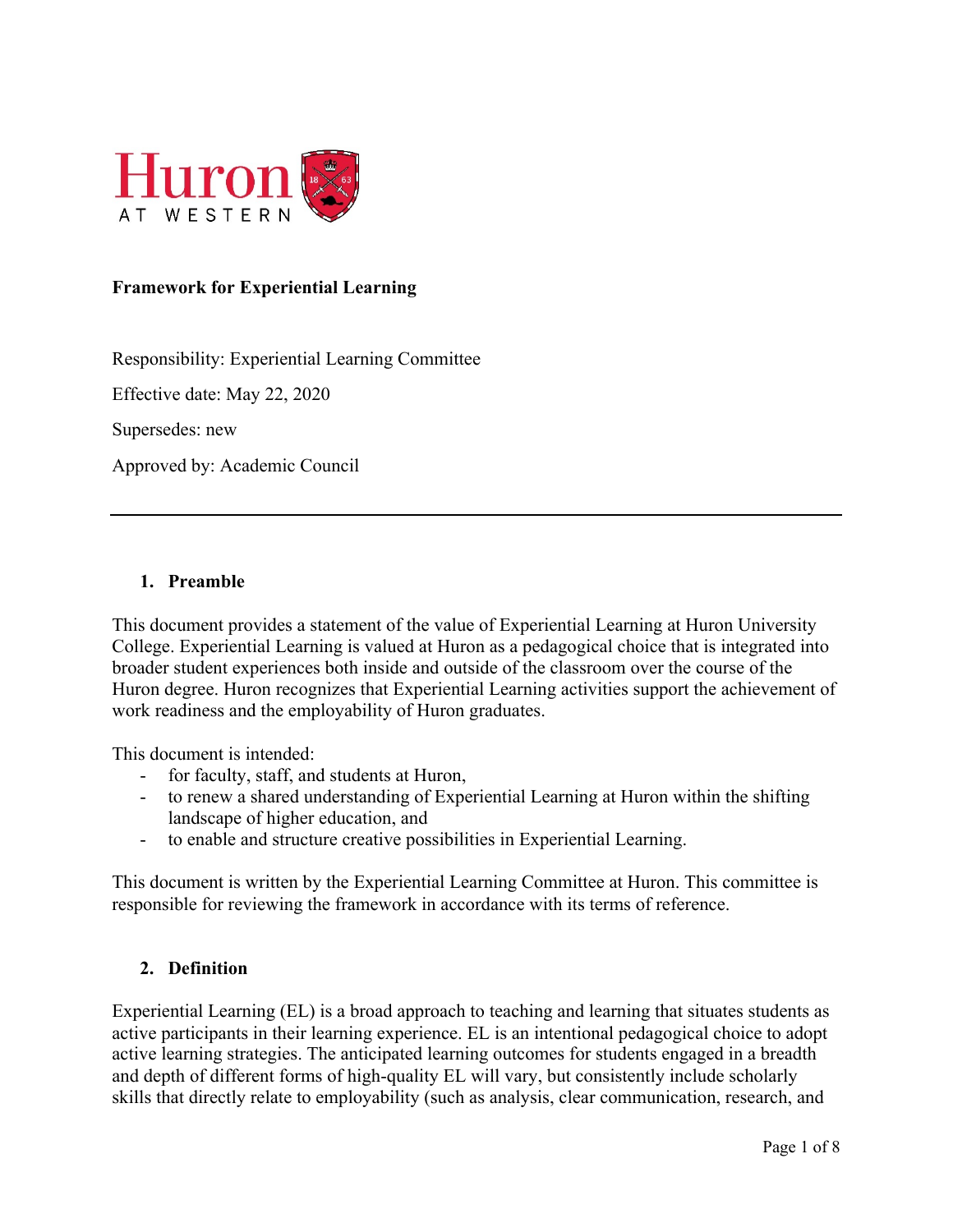grasp of social purpose and import of scholarship). The connection between the "real world" and EL opportunities is bidirectional and reciprocal: the former both facilitates student learning and provides a setting for the application of scholarly skills learned in the classroom.

# **3. Context**

EL at Huron takes many forms, curricular and extra-curricular, both inside and outside of the classroom environment, within the variety of programs represented at Huron and the associated pedagogical approaches that these contexts entail. EL opportunities occur at a range of scales or levels of intensity, from fully immersive research experiences, to project components of a single course, one-time field experiences, and active learning opportunities. Existing strengths in EL at Huron include community engaged learning, theological field education, undergraduate research learning, and international field experiences.

In Spring 2019 Western Senate approved a definition of EL including a list of guidelines or principles for quality EL and a typology of curricular and co-curricular EL activities. This move was in response to interest in and prioritization of EL by the provincial Ministry of Training, Colleges, and Universities in 2017.

This framework document aligns Huron with the new Senate policy and situates Huron within the wider conversation around EL in higher education, while recognizing the unique strengths of a strategically small and community-oriented liberal arts institution. Huron strengths include small class sizes favourable for dialectical and conversation-based active learning strategies and the creation of supportive mentoring relationships between students and faculty.

This document recognizes that a diversity of pedagogical tools is valuable in the broader learning context and that EL is one form of pedagogy that may be used to facilitate student learning at Huron. This framework is intended to offer guidance around EL delivery and quality rather than simply increasing the number of EL experiences for students.

# **4. Principles of Experiential Learning at Huron**

EL at Huron will prepare students with a full range of transferable skills and facilitate students' understanding of how to apply skills in "real world" settings. The following principles are intended to ensure a diversity of high quality EL opportunities that allow for both breadth and depth of skills development.

# 4.1 Quality Assurance

EL opportunities must provide students with a meaningful and engaged learning experiences, ensuring that students graduate from Huron well-prepared for the application and articulation of the materials and skills they have acquired. This involves the use of teaching, learning, and assessment strategies that support student motivation and active engagement in their own learning, an emphasis on the practical value of the education students are receiving (knowledge,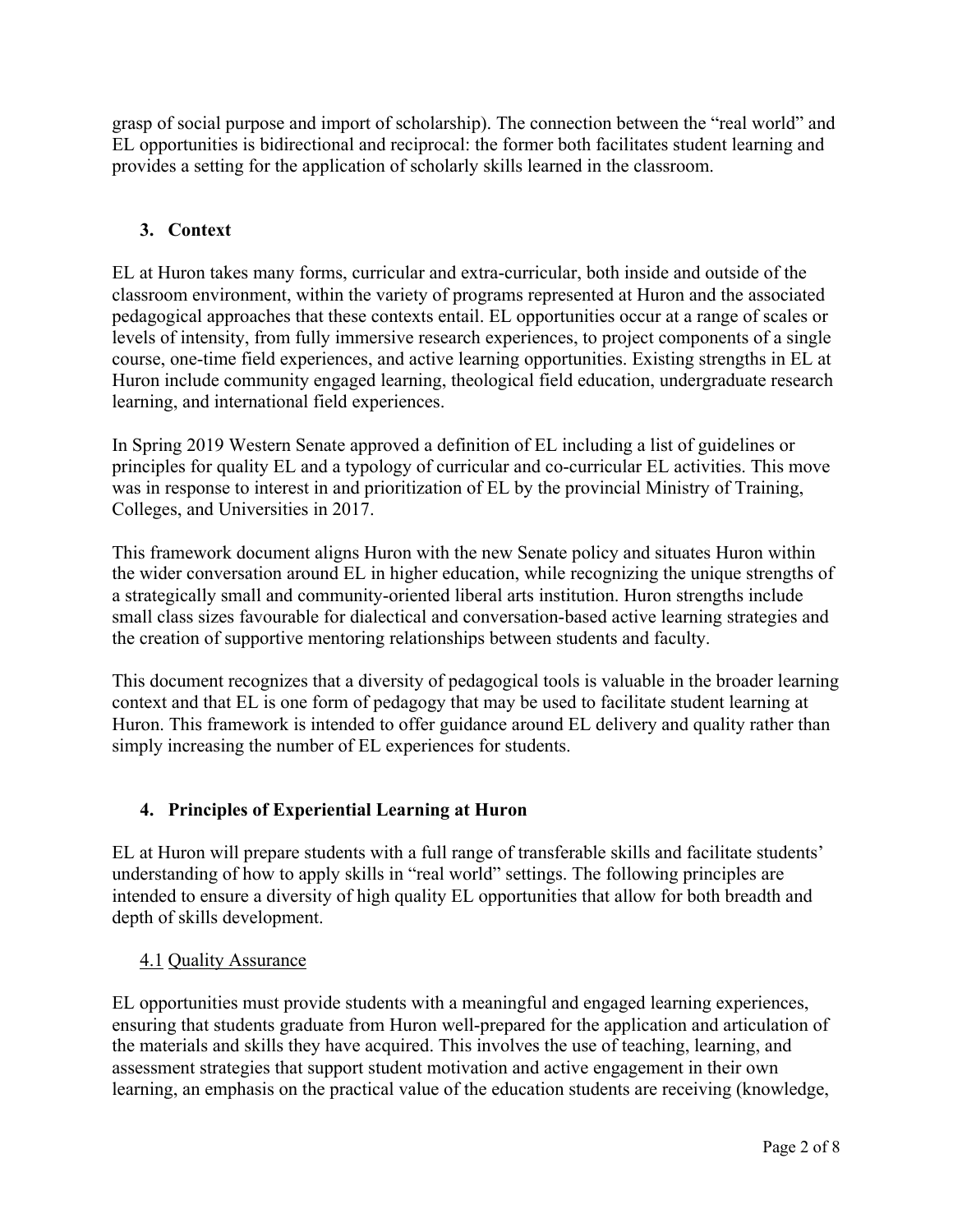skills, experience, etc.), and an understanding that students must be able to recognize and articulate the value of their experience by identifying *why* it is meaningful (an understanding to be reached through exercises such as reflection).

This framework emphasizes that quality learning outcomes of EL require support of all parties engaged in the specific EL opportunity from inception to completion, including EL alignment with and connections to program degree outcomes. Support for EL refers not just to monetary resources but also to the administration of EL and learning support services for faculty and students.

# 4.2 Responsibility and Accountability

The development and maintenance of quality learning experiences requires regular engagement from participants in the learning and a recognition by all parties (students, faculty, community partners, practicum supervisors/mentors, and the institution) of their respective roles and responsibilities in the learning process. These responsibilities include consideration of EL at the individual course level for curricular EL and at the degree program level for both curricular and non-curricular EL. This framework is not intended to exclude any specific learning activities but rather to enhance the quality of EL at Huron.

# 4.2.1 Institutional Responsibilities (via Experiential Learning Committee):

This framework recognizes that EL pedagogies are intensive commitments for those engaged in the teaching and learning process, and that the creation and maintenance of a culture that values quality over quantity involves the development of resourcing and policies as well as accountability of practice to process. As such, the institution commits to:

- a. developing appropriate resources (financial and human) to support high quality EL at Huron, and
- b. consulting meaningfully with students and faculty regarding revisions to the EL framework and policies at Huron.

# 4.2.2 Development, Maintenance, and Assessment of EL

This framework recognizes that EL activities require intentionality and planning in order to achieve quality. As such, programs and individual faculty members who engage in EL pedagogy commit to:

- a. understanding and incorporating the principles of EL (see http://experience.uwo.ca/),
- b. incorporating the role of faculty as mentors engaged in the socialization and guidance of students,
- c. developing methods of instruction and assessment including appropriate and timely assessment of learning (i.e. reflections) that aid in students' knowledge integration, retention, and material understanding,
- d. providing opportunities for students to make connections, thereby creating conditions for students to make the experience meaningful, and
- e. communicating to students the student role and commitment in EL (Section 4.2.3).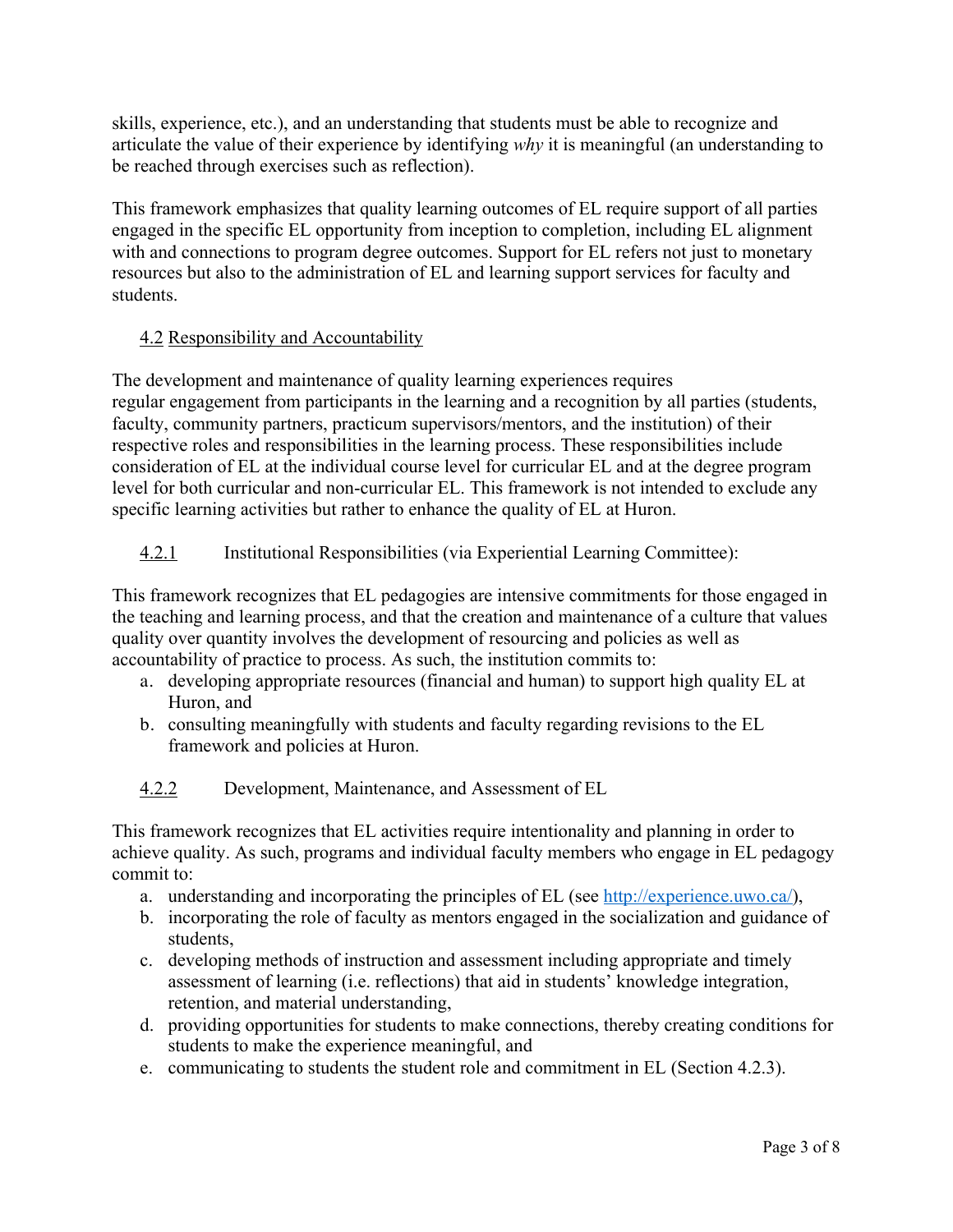#### 4.2.3 Student Professionalism and Responsibilities

This framework recognizes that students who engage in EL become active participants in their own learning. As such, students who participate in EL at Huron commit to:

- a. participating in self-evaluation and reflection under guided instruction, incorporating openness to change and seeking feedback as required,
- b. collaborating and developing respectful relationships with peers, faculty, and community partners,
- c. recognizing that EL can be challenging, and
- d. following ethical principles and professional standards during the EL opportunity.

# 4.3 Equity, Diversity, and Inclusion in EL

An institutional commitment to promoting equity, diversity and inclusion (EDI) is foundational to a successful framework for EL.

A commitment to equity entails identifying and addressing systemic barriers experienced within the post-secondary environment. These barriers may be based on socio-economic status, and have been experienced by groups including, but not limited to, women, Indigenous Peoples (First Nations, Inuit and Métis), persons with disabilities, members of visible minority/racialized groups and members of LGBTQ2+ communities.

Recognition of diversity includes both social/demographic difference and physical and cognitive differences, as well as understanding that multiple lines of difference intersect to shape individual experience.

Inclusive practices recognize and value difference. Understanding EL pedagogy as necessarily inclusive emphasizes an ongoing process of changing systems and prioritizing partnership and collaboration with a diversity of perspectives.

Faculty, staff, and students engaged in EL at Huron commit to learning about EDI principles and actively incorporating strategies to promote accessibility and inclusion within the scope of their role in EL, whether pedagogy, policy, or practice.

# **5. Policy Considerations**

# 5.1 Mapping EL

Intentionality in adopting EL pedagogical strategies at the course and program level is a key component of quality in EL. Mapping is intended to promote quality and inform student decision-making, not to increase the number of EL offerings.

For students, mapping EL offerings contributes to accessibility, establishes meaningful connections between diverse curricular and co-curricular offerings, promotes clear communication of opportunities and their learning outcomes, supports informed student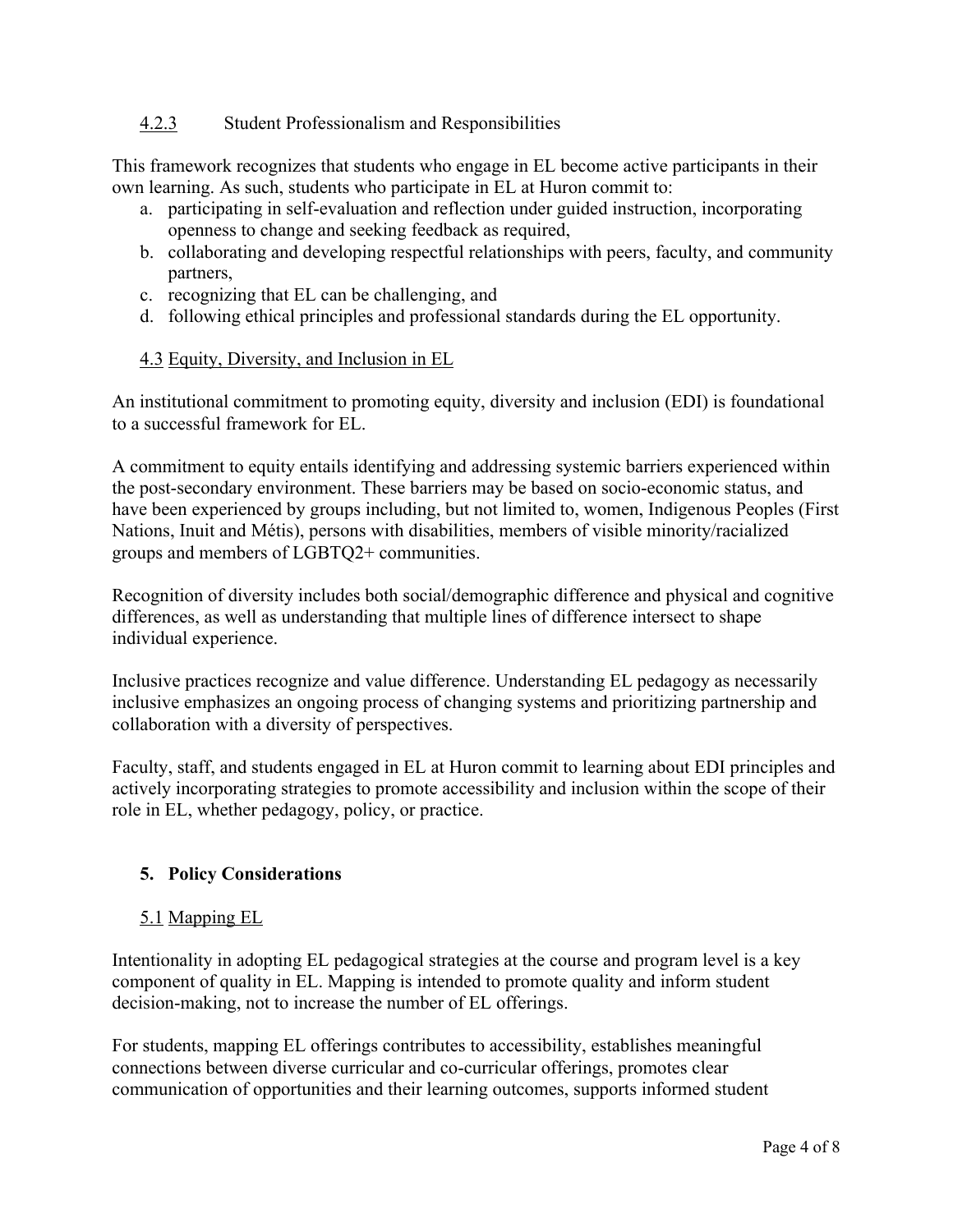decision-making and degree planning, and provides a means of recognizing student EL participation.

At the institutional level, mapping EL will facilitate programmatic awareness of associated policies (travel, research ethics, student privacy, etc.) and will inform ongoing conversations around policy needs, faculty professional development, faculty and student workload in EL, areas of overlap in degree mapping and program planning across academic units, and effective resourcing of EL at Huron.

Practically, mapping EL requires the identification of opportunities based on a shared understanding of quality EL among committees responsible for curriculum and student experience. EL offerings should be aligned with Senate best practices and typology guidelines and include an indication of the intensity of the EL opportunity (for example, some marker of breadth/depth). The mapping process will be continually be refined and updated as the understanding of EL at Huron evolves.

# 5.2 Accessibility

EL activities often have specific requirements for participation. These requirements may be related to foundational knowledge or experience, and it is the responsibility of the institution (faculty/staff) to provide appropriate training for the experience if required. Other requirements may be related to physical access, such as in cases in which the experience/activity occurs off campus. Huron recognizes the responsibility to provide equal access to learning opportunities to all students as per the Western Senate policies on student accommodation. (See https://www.uwo.ca/univsec/pdf/academic\_policies/appeals/Academic%20Accommodation\_disa bilities.pdf).

Specific EL requirements of a course must be clearly communicated to students, ideally at time of course registration and at the start of the course (via student support services, program advising, calendar notation, etc.). If EL is part of a degree program requirement (i.e., not elective), alternative options for completion of the requirement must also be considered and provided in order to fulfill the duty to accommodate all students regardless of disability or other non-physical barriers.

Financial costs to participation in EL must also be considered and communicated to students in advance. Alternative sources of funding for students with financial need must be clearly identified and funding sources must clearly stipulate criteria and process for student access to funds.

# 5.3 Resourcing

EL pedagogical choices at the course and program level require specific human and financial resources. EL opportunities involving community engagement, knowledge mobilization, and travel incur costs for students and faculty including, but not limited to, poster printing, police checks, transportation, accommodation, guest speaker honorariums, research assistance, catering, and event or location entrance fees. The institution is responsible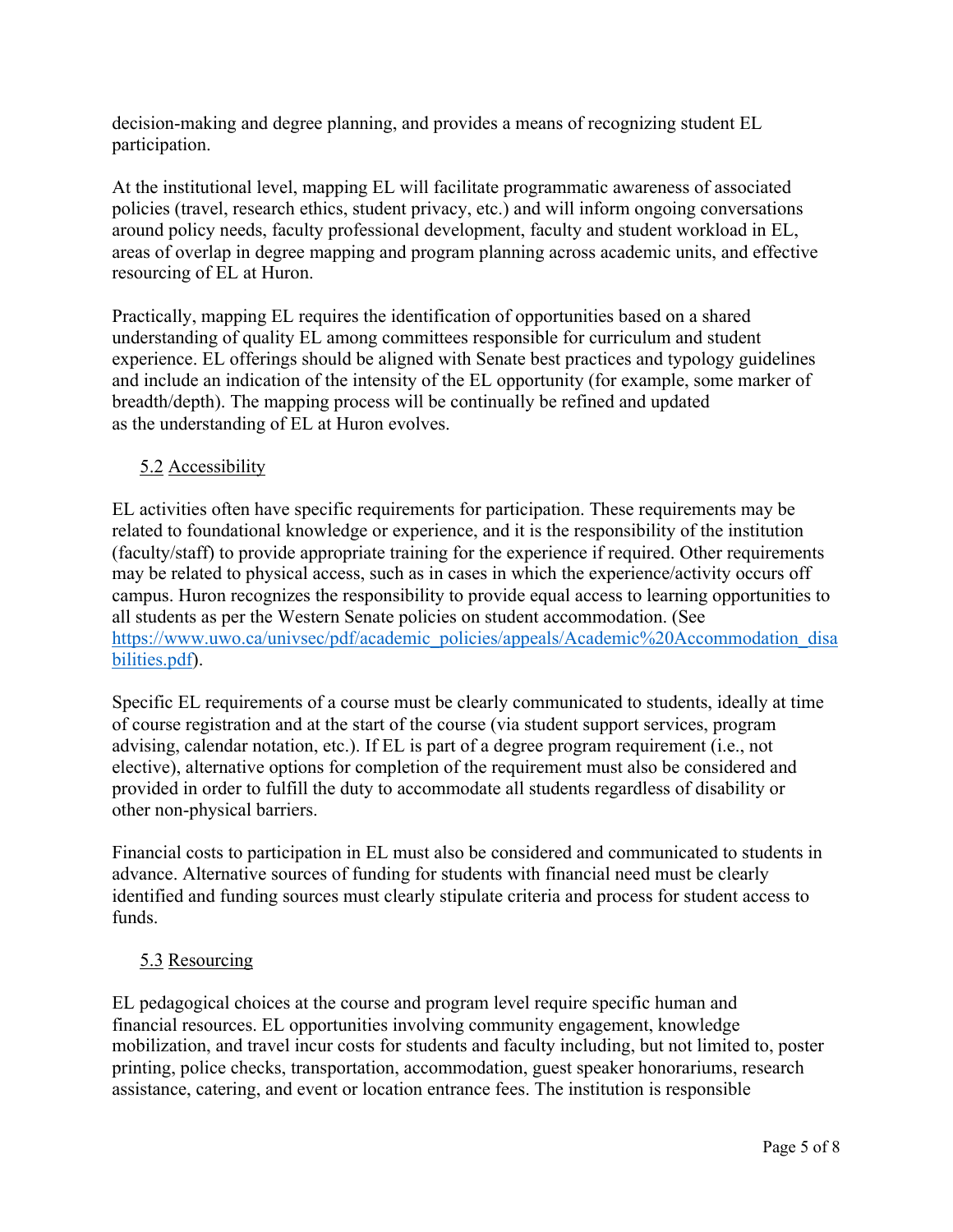for developing and communicating EL funding policies in order to ensure consistency in student and faculty expectations and accessibility in student learning opportunities.

Funding models for curricular EL must be tied to mapping (Section 5.1) and adherence to principles of EL (Section 4) and include mechanisms to support faculty innovation, and student financial need.

# 5.4 Assessment

High quality EL includes assessments related to student learning reflections and additionally must provide students with opportunities for integration, retention, and material understanding. The development of EL must include consideration of the intentions of inclusion of EL in the context of the course or student experience (e.g., is the experience intended to reinforce application of knowledge? How does EL in the specific context align with course learning objectives and programmatic learning objectives?). It is the responsibility of the course instructor and the program delivering EL to ensure that assessment of EL meets minimum requirements for student accessibility and that any foundational preparation required by students to participate in EL are provided in a timely and appropriate manner.

Degree, program, and course level learning outcomes as required by Western Senate academic policies must be considered in the development of EL assessments, as must the requirements of external accrediting agencies where relevant (e.g. ATS).

# 5.4.1 Supervision

At times, EL opportunities involve independent student work (e.g. a placement) under the supervision of someone other than a course instructor (such as a community partner). This experience can provide a rich learning environment for the student. In such circumstances, it is the responsibility of the program or course instructor to ensure that a written Placement/Learning Agreement is in place indicating to both the student and the supervisor clear and realistic expectations as to the nature of the supervision and the work to be accomplished.

# 5.4.2 Community Awareness

Some types of EL, such as community-engaged learning or community-based learning, involve students working with a range of community partners, whether individuals or organizations. It is the responsibility of the program or course instructor to ensure that students entering these environments and relationships have an awareness of the community context, power dynamics, and the student/faculty/institutional position within these relationships. See also Section 5.6. Student awareness and articulation of their own position is a key learning opportunity made possible through EL.

# 5.4.3 Alternative arrangements

At times EL pedagogical choices involve elements (such as conference attendance, partner meetings, field experiences) which may—or at times must—occur outside of regularly scheduled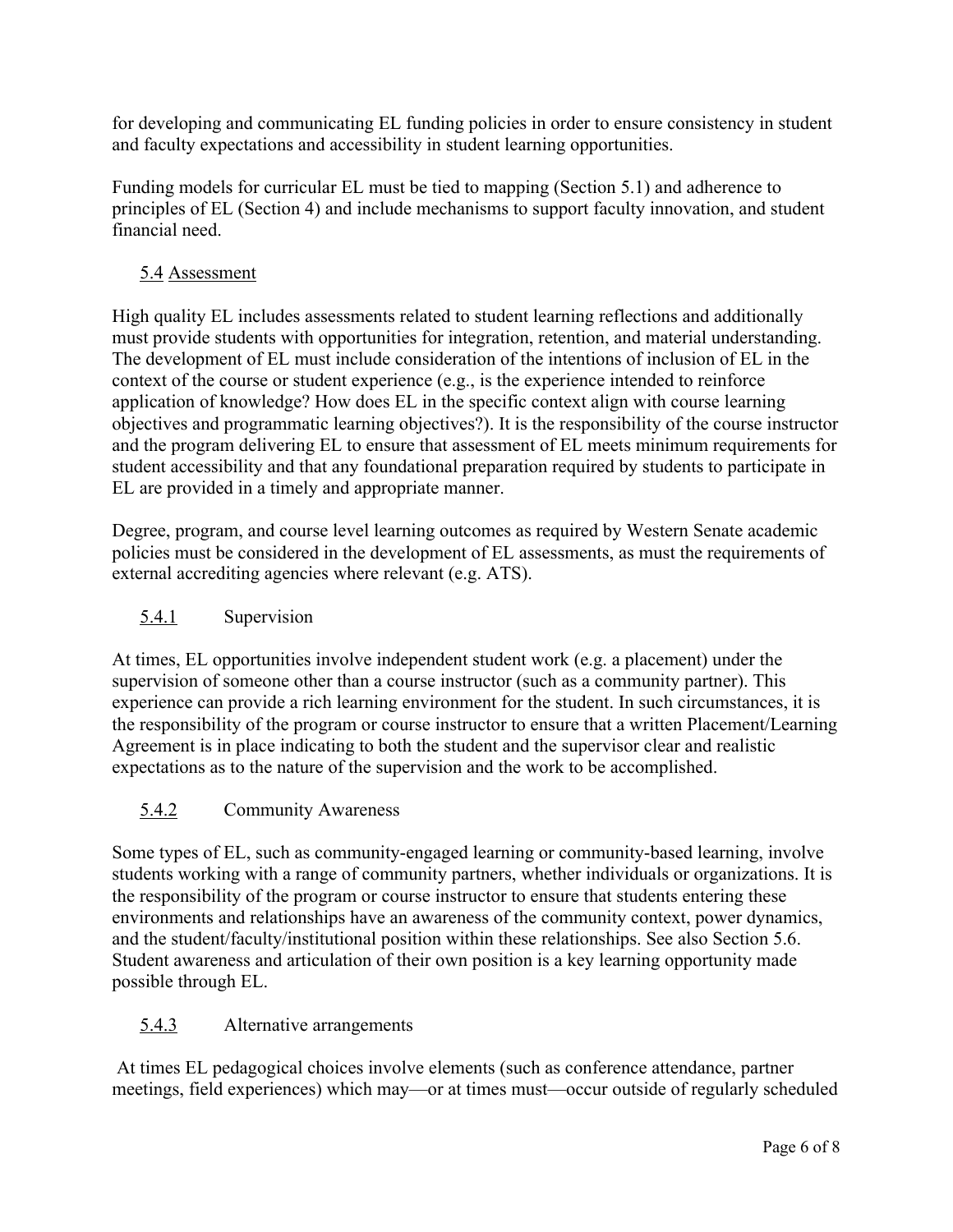course times and classroom locations set by the Registrar's Office. Such opportunities can have valuable learning outcomes for students but can at the same time pose barriers to accessibility. It is the responsibility of the program or course instructor to communicate out of class elements in advance on the course outline, and to provide reasonable alternate arrangements for students wherever possible.

# 5.5 Research Ethics and the Responsible Conduct of Research

Many forms of EL involve student research projects. Huron is a leader in approaches to undergraduate research-learning. EL opportunities may also dovetail with faculty research interests (including, but not limited to, the Scholarship of Teaching and Learning [SoTL]) and may bring together in novel ways faculty teaching and student research.

Responsibility for incorporation of instruction on ethical practices in research occurs at the program and course level. Programs and course instructors are responsible for ensuring that independent and course-based student research involving human participants (through surveys, interviews, participant observation, community engagement, etc.) abides by existing policies and processes of the Huron Research Ethics Board (REB), with program chairs responsible for approval of course-level research protocols.

Faculty members training students as researchers must be aware of, and draw student attention to, the Responsible Conduct of Research policy, and offer students ongoing guidance around navigating the issues raised by this policy.

The REB is responsible for the ongoing development of research ethics policies and processes, for promoting faculty and student awareness of research ethics and the particular issues arising in EL, SoTL, and undergraduate research-learning contexts, and for providing ongoing guidance to faculty and students on navigating ethical issues in research.

# 5.6 EL and the TRC

EL at Huron must be shaped alongside considerations of the colonial past and present of the institution and the responsibility of all Canadian institutions of higher education to respond to the TRC Calls to Action in order to advance reconciliation.

As best practice, EL opportunities intended to engage students with Indigenous communities, context, and knowledge should emphasize mutually beneficial ties and shared authority. Faculty members must consider the potential for and necessity of long term relationship-building and co-creation of EL (including defining outcomes and ownership of results), and how Huron's institutional context informs perception and reception of such EL opportunities. Policy implications for research ethics (Section 5.5) and student awareness of community contexts (Section 5.4.2) must also be incorporated in meaningful ways.

More broadly, EL opportunities should be designed with the learning outcomes of a diversity of student participants, including both Indigenous and non-Indigenous students, in mind. Likewise,